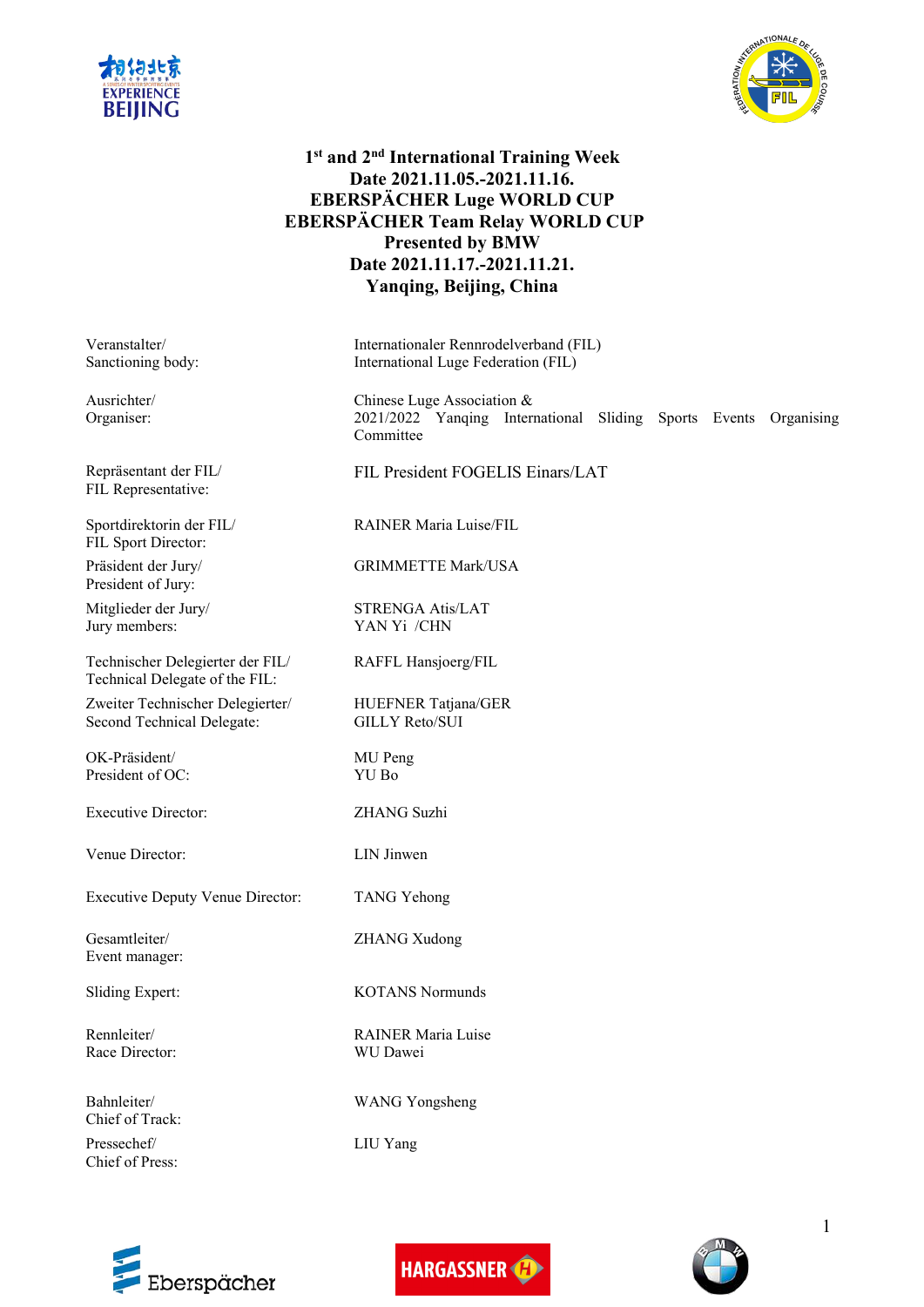

Rennarzt/ Race doctor:

Medizinischer Dienst/ Medical service:

Nennungen/ Registration:

Meldeschluss/ Closing date:

Nenngeld/ Entry & Training Fees:

Zahlungsverfahren/ Payment Procedure:

Versicherungsschutz/ Insurance:



ZHU Fengxue

ZHANG Shihu

Online über die FIL-Website www.fil-luge.org (Startseite: "Mitglieder-Sektion/Login Anmeldung zu den Wettbewerben") Online through the FIL website www.fil-luge.org (welcome page: "members section /login: registration for competitions") Entsprechend der im Online Registrierungssystem genannten Fristen According to the time limits given in the online registration tool € 20,-- / Einsitzer  $630,-/$  Doppelsitzer € 50,-- / Team-Staffel Erfolgt keine oder eine inkorrekte Meldung über das Online Registrierungssystem, wird ein erhöhtes Nenngeld in Höhe von €50,-- / Einsitzer bzw. Doppelsitzer erhoben. Für jeden gemeldeten Athleten wird Nenngeld entrichtet.

€35 pro ITW Traininglauf

-----------------------------------------------------------------------------------------  $\epsilon$  20,-- / single  $€ 30, -- / doubles$  $\epsilon$  50,-- / team relay In case of missing or incorrect online registration an increased entry fee amounting to  $\epsilon$  50,-- / single or doubles team will be charged. Registration fee has to be paid for every registered athlete.

€35 per run for ITW

Nur Union Pay, Visa, Master Card, werden akzeptiert.

The payment for the training runs and entry fees shall be processed via: - Union Pay, Visa or Master Card only (cash payment will not be accepted); All payments will be charged in RMB based on the Bank of China official currency exchange rate on the payment day (EUR to RMB).

-All training and competition expenses shall be paid before leaving, the organizing committee will provide invoices after receiving the payment.

Alle Athleten, Offizielle und andere Mitglieder der Nationalverbaende, die an der Veranstaltung teilnehmen, tun dies auf eigene Gefahr. Der Veranstalter übernimmt keine Haftung für alle Verluste oder Verletzungen, die von Athleten oder Offiziellen entstanden oder erlitten wurden. Eine gültige Unfallversicherung für die Ausübung des Rennrodelsportes ist für jeden Teilnehmer Pflicht, einschließlich Zivilschäden an Dritte, für den Transport mit Krankenwagen, medizinischer Behandlung und Krankenhausbehandlung.

Alle Teilnehmer müssen über eine Versicherung verfügen, die auch die Behandlung mit Covid-19 im Gastgeberland der Veranstaltung abdeckt. Alle Teilnehmer müssen für die medizinische Behandlung (einschließlich Covid-19) die entstehenden Kosten übernehmen.

All athletes, officials and other members of the national association who attend and participate in the event do so at their own risk. The Organizer shall not be responsible for any loss or injuries incurred or suffered by any athlete or official in conjunction with the Organization or staging of the event. All athletes are required to be covered by insurance against accidents deriving from the practice of luge racing, including civil damages to third parties, for transport by ambulance, medical treatment and hospital treatment.





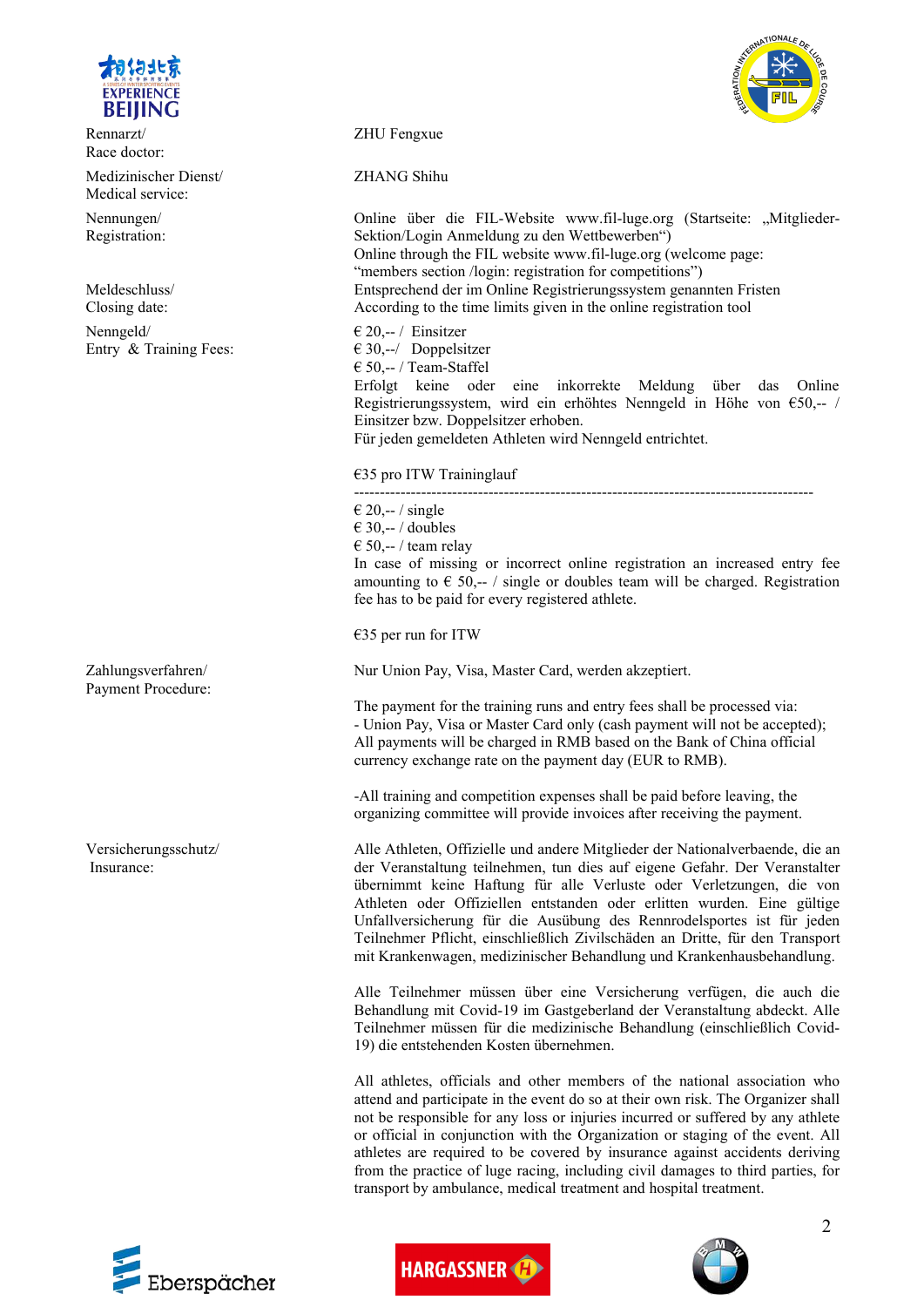



All the participants are required to be covered by insurance including the Covid-19 treatment in the event host country. All the participants shall pay for the medical treatment (including Covid-19 treatment) by their own expense.

IRO, Augabe 2020 IRO, edition 2020 Yanqing National Sliding Centre



Starthaus 1: Herren-Einsitzer: Starthaus 2: Damen-Einsizer, Doppelsitzer und Team-Staffel Start House 1: Men's singles Start House2: Women's singles , Doubles and Team Relay Medaillen für 1 - 3 Medals for rank  $1 - 3$ 

2021/2022 Yanqing International Sliding Sports Events Organizing Committee No.1, Hunan East Road, Yanging District, Beijing, 102100

Ms ZHENG Jueyin (Race Office) Email: [zhengjueyin@beijing2022.cn](mailto:zhengjueyin@beijing2022.cn) Tel: +86 10 66683731

.2020/2021 Yanqing International Sliding Sports Events Organising Committee No.1, Hunan East Road, Yanqing District, Beijing, China,10210

November 4, 2021 17:00 - 20:00 pm Track Walk November 5 - 16,2021

November 17, 2021 8:00am-19:00 pm Official Training Weigh-in Finish House 1F

November 18,2021 8:00am-19:20 pm Official Training Technical Inspection Finish House 1F



Reglement/ Regulations:

Rennstrecke/ Race track:

Starthöhen/ Start heights:

Preise/ Prizes:

Organisationsbüro/ Organization office:

Ansprechpartner/ Contact Person:

Vorläufiger Zeitplan/ Temporary schedule:

Anreisetag/ Day of arrival:

Internationale Trainings Woche / Internatioal training week:

Training- und Wettkampftage/ Training- and Competition days:



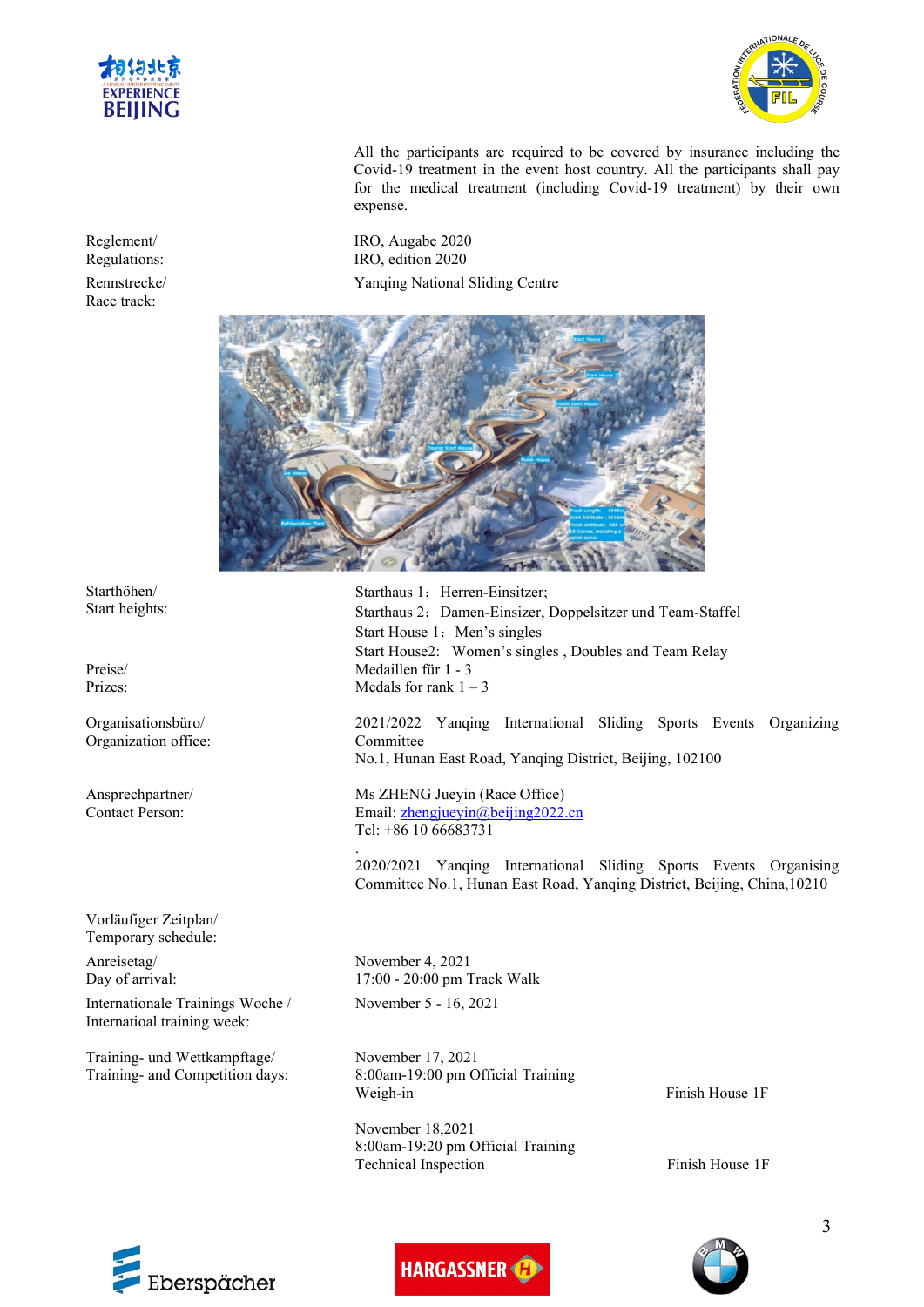



|                                                           | November 19,2021<br>9:30am Nations Cup<br>Medal Ceremony                                                                                                                                                                                                                              |                                                     | Finish Area            |  |  |  |  |
|-----------------------------------------------------------|---------------------------------------------------------------------------------------------------------------------------------------------------------------------------------------------------------------------------------------------------------------------------------------|-----------------------------------------------------|------------------------|--|--|--|--|
|                                                           | 14:30pm<br>18:00pm                                                                                                                                                                                                                                                                    | Training for seeded group<br>Team Captains' Meeting | Finish House 4F/Online |  |  |  |  |
|                                                           | November 20,2021<br>16:30<br>18:00<br>Flower & Award Ceremony                                                                                                                                                                                                                         | Doubles Run 1<br>Doubles Run 2                      | Finish Area            |  |  |  |  |
|                                                           | 19:24<br>21:05<br>Flower & Award Ceremony                                                                                                                                                                                                                                             | Men's Run 1<br>Men's Run 2                          | Finish Area            |  |  |  |  |
|                                                           | November 21,2021<br>17:55<br>19:25<br>Flower & Award Ceremony                                                                                                                                                                                                                         | Women's Run 1<br>Women's Run 2                      | Finish Area            |  |  |  |  |
|                                                           | 21:25<br>Flower & Award Ceremony                                                                                                                                                                                                                                                      | Team Relay                                          | Finish Area            |  |  |  |  |
| Abreisetag/<br>Day of departure:                          | November 22, 2021                                                                                                                                                                                                                                                                     |                                                     |                        |  |  |  |  |
| <b>Detailed Information</b>                               |                                                                                                                                                                                                                                                                                       |                                                     |                        |  |  |  |  |
| Race Office:                                              | The race office will be located on the 1 <sup>st</sup> floor of the Finish House at the<br>Yanqing National Sliding Centre.                                                                                                                                                           |                                                     |                        |  |  |  |  |
| Sled Storage:                                             | Indoor space at the official hotel will be provided for the equipment<br>maintenance and storage.                                                                                                                                                                                     |                                                     |                        |  |  |  |  |
| Radio Frequencies<br>(Spectrum Application and Licensing) | All radio equipment to be used during the International Training Weeks and<br>World Cup, unless otherwise specified, requires short-term frequency license<br>from Ministry of Industry and Information Technology of China.                                                          |                                                     |                        |  |  |  |  |
|                                                           | For the radio frequency application, which has been sent together with this<br>information, please complete and submit the Radio Frequency Application<br>Form (Appendix 1), this form includes 4 different sheets. Send it to<br>spectrum@beijing2022.cn by $14th$ of October, 2021. |                                                     |                        |  |  |  |  |
|                                                           | Foreign corporations, organizations and individuals will not be charged for<br>frequency spectrum authorization and usage fees for the FIL ITW and World<br>Cup events so long as applications are submitted through organizing<br>Committee.                                         |                                                     |                        |  |  |  |  |
|                                                           | All wireless devices, prior to being operated in China for the International<br>training Week and World Cup, shall be tested for conformance and tagged at<br>specified location. The specific testing and tagging location will be<br>announced later.                               |                                                     |                        |  |  |  |  |
|                                                           | For more information about radio frequency, please refer to the website:                                                                                                                                                                                                              |                                                     |                        |  |  |  |  |
|                                                           | https://www.beijing2022.cn/a/20210115/008764.htm                                                                                                                                                                                                                                      |                                                     |                        |  |  |  |  |
| Accommodation(Full board):                                | All teams and FIL officials will be accommodated in the Xinhua Homeland<br>Hotel (3-star) in Yanqing.<br>Location: No.16 Hunan East Road, Yanqing District, Beijing, CHN                                                                                                              |                                                     |                        |  |  |  |  |
|                                                           |                                                                                                                                                                                                                                                                                       |                                                     | 4                      |  |  |  |  |





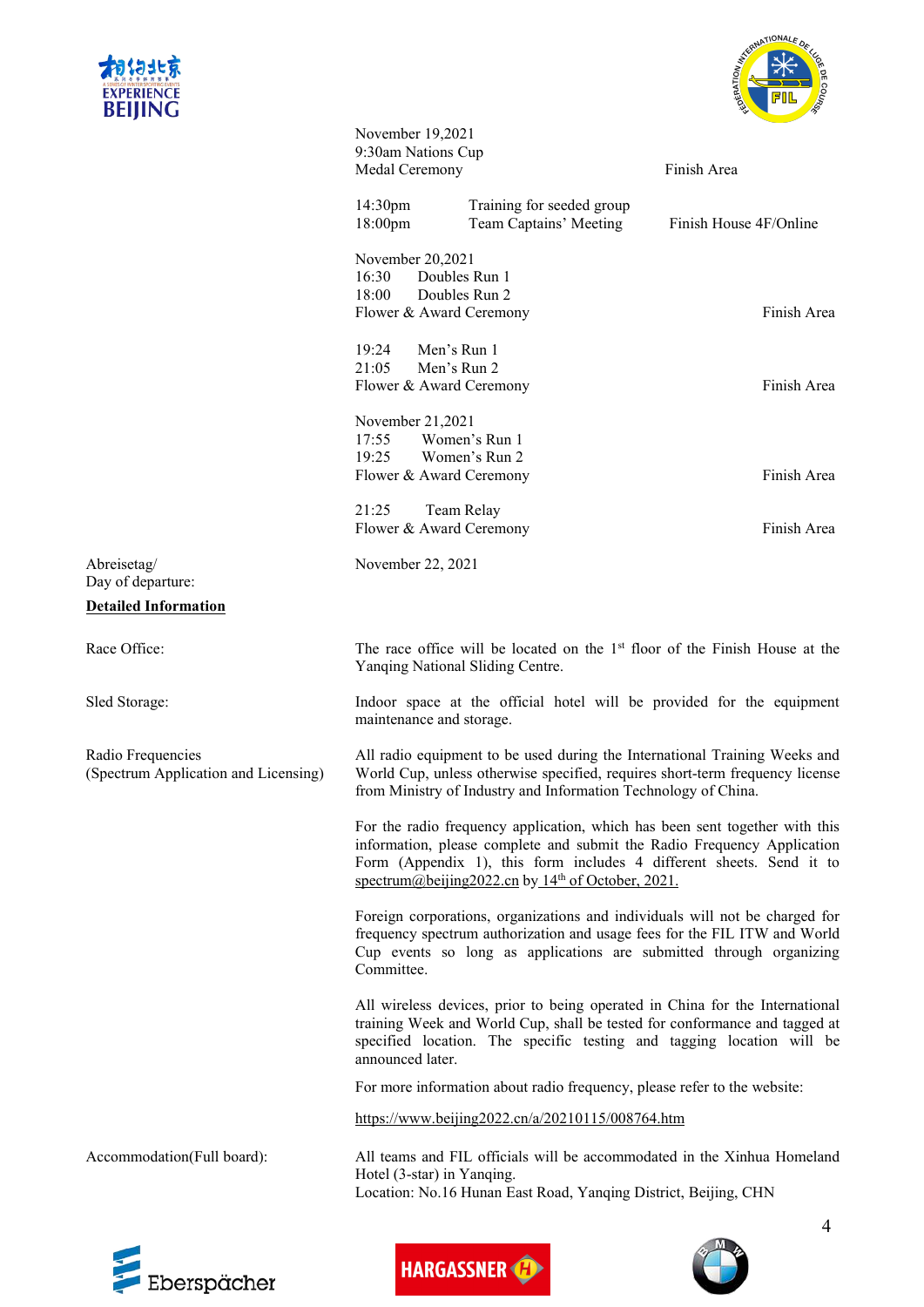



Distance to the Venue:35km (Driving time:40-45 mins)

#### Prices:

Twin Rooms with full board (2 persons per room):95 Euro per person per day

Single Room with full board:120 Euro per person per day

Related Service Facilities: Dining Halls, Outdoor Stadium, Gym Equipment, Conference Rooms (at additional cost) and Laundry Facilities (at additional cost).







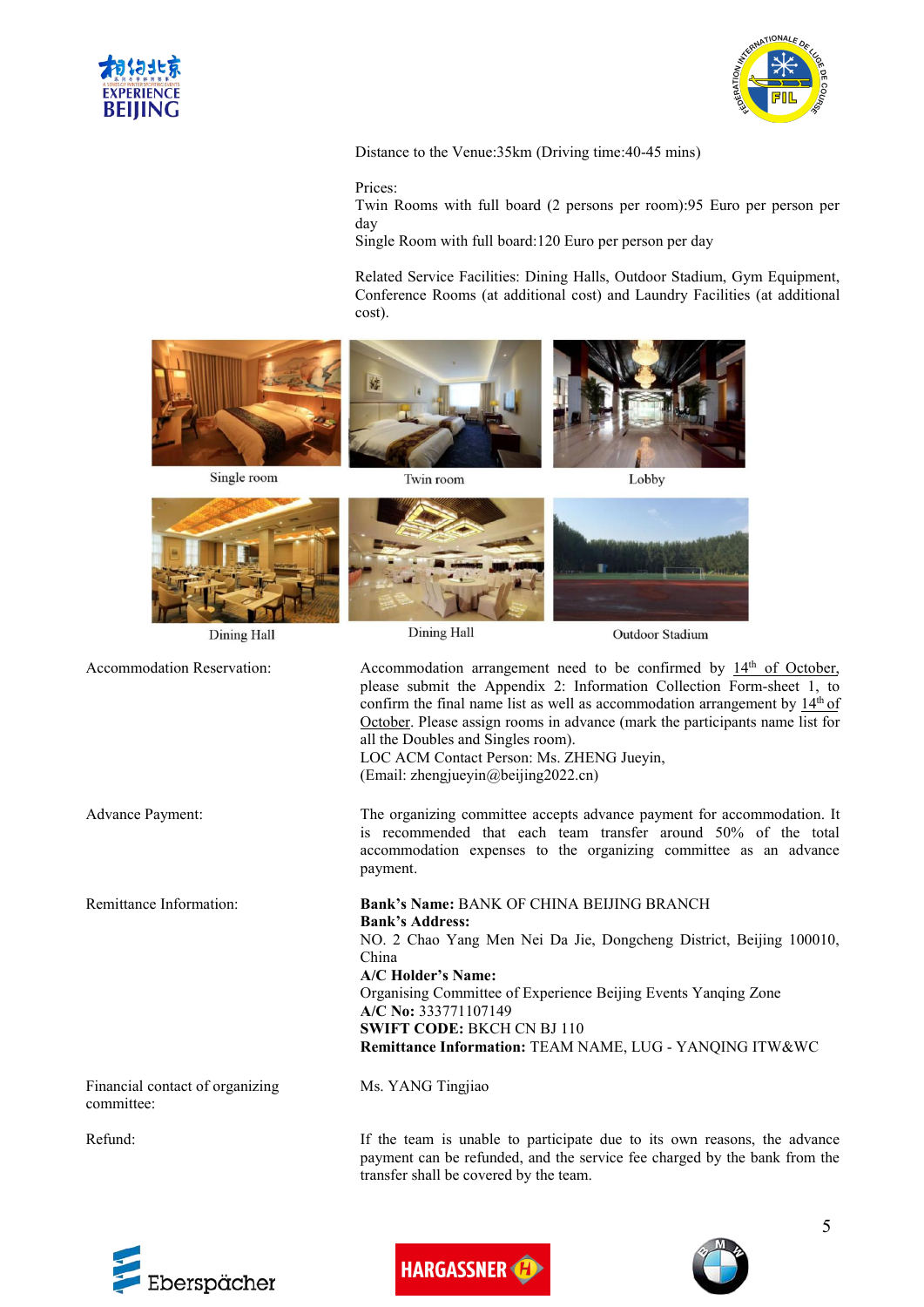



Flight Information: In principle, Test Event participants may arrange travel plans on their own. Upon request, the organizing Committee will coordinate the designated flight options for participants to come to Beijing.

> For flight arrangement request, please fill in the flight information on Appendix 2-sheet 2 and inform the  $OC_2$ 0 working days prior to the departure day.

Test Event participants shall arrive in Beijing no earlier than **November 4 th , 2021** and leave Beijing on **November 22 nd** by taking designated flight.

Training Facilities: Hotel: Standard 400m track & field outdoor stadium and basic outdoor training equipment will be provided. (Barbells, weights etc.)

Venue: Indoor warm-up area located at Start House 1, 2 nd Floor



Hotel outdoor stadium



## Venue indoor warm-up area

Meals: For athletes, team officials and ITOs, meals of Chinese cuisine and Western food will be provided at the hotel. The food quality and quantity will meet the needs of highly competitive athletes.

> Special Meals: Considering different religious beliefs, eating habits and personalized needs, Muslim and vegetarian meals will be provided as well.

Food Information: Food components and ingredients as well as Possible Allergens Information will be labeled in both Chinese and English.

Athletes' Lounge: Hot and cold beverages as well as light snacks will be provided at athletes' lounge during training and competition days

- Transportation service will be provided from 11.04-11.22.
- All participants must use official transportation service provided by LOC. Airport- Hotel and Hotel-Venue shuttles will be provided free of charge,
- the service will be provided based on arrival and departure information.
- Schedules will be arranged based on arrival times and event schedule.
- 50% capacity cannot be exceeded on shuttle buses.







Transportation: Service Policy: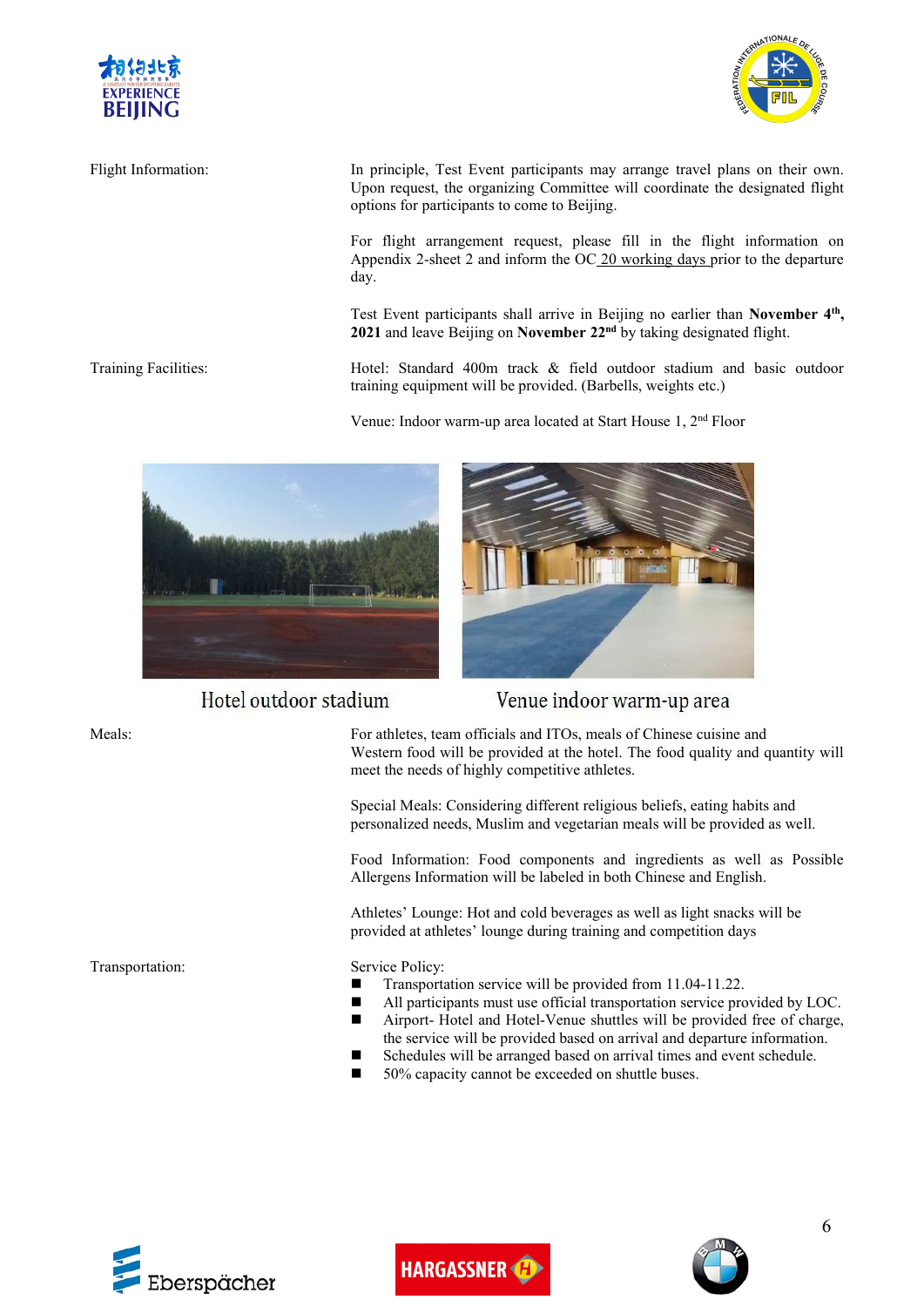





#### **Airport:**

Beijing Capital International Airport (PEK) Distance to Yanqing: 110 km Driving time: 100 minutes



### **Hotel – Venue:**

Distance : 35 km Driving time: 40-45 minutes Operation Time: Based on event schedule Pick-up/Drop-off Location: Finish House and Start House

#### **In-venue Transportation:**

Sled Trucks: 6 Open-type Trucks & 2 Close-type Minivans Shuttle: 2 Minibus

Medical Service: Will be provided based on the FIL IRO 2020.

Doping Control: Doping control testing may be conducted in accordance with the rules and







7

regulations set forth by FIL.

Accreditation: Will be provided by the LOC, The accreditation application form will be sent out later.

Visa invitations will start to send out by LOC from September 7<sup>th,</sup> 2021 based on the submitted name list.

> Due to Covid-19 Pandemic, please refer to Websites of Chinese Embassies and Consulates to check the current visa application policy in relevant countries and regions.

Link: [http://www.fmprc.gov.cn/mfa\\_eng/wjb\\_663304/zwjg\\_665342/](http://www.fmprc.gov.cn/mfa_eng/wjb_663304/zwjg_665342/)

Sled Delivery: If sleds will be transported on an airplane as luggage, then LOC will arrange transportation from the airport to the hotel. XinHua Hotel address: No.16 Hu Nan Dong Lu, Yanqing District, Beijing

> For Customs and Freight Forwarding Guide please refer to the website <https://www.beijing2022.cn/sv1/wog.html?cmsid=MHI2021033100459500>

> If there's any issues related Customs & Freight, please send the information such as the consignors and contact information to zhengjueyin@beijing2022.cn..

> Please inform the arrival time of equipment delivery 3 days before the equipment arrives via Email to zhengjueyin@beijing2022.cn., so the logistics team could help arrange the venue entry process.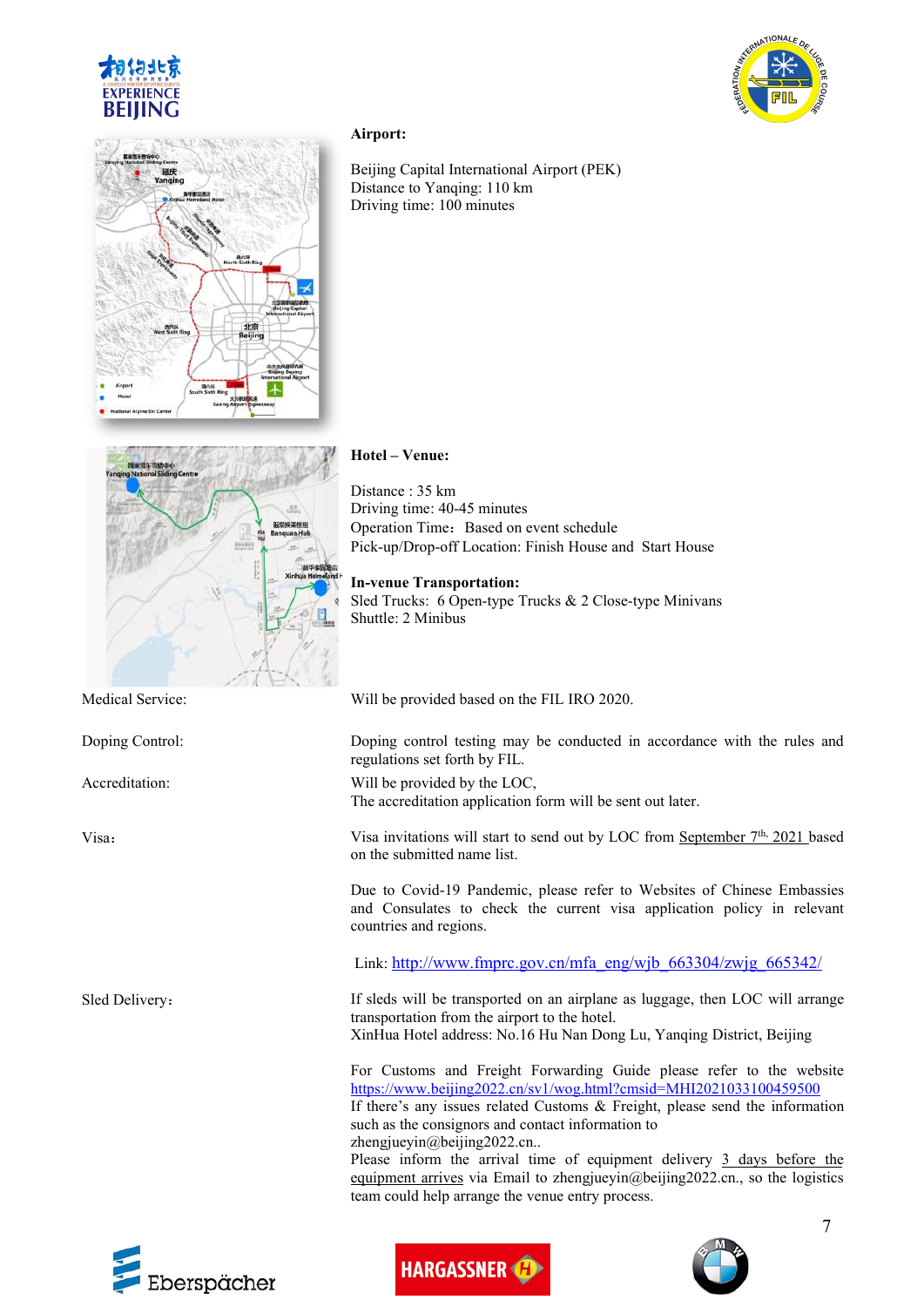



Information Collection: Due to Covid-19 control and prevention requirements in China, for better service for all the teams, the LOC will need to collect Final Name List of Participants, Accommodation Arrangement, Flight, Scan of Passport &Visa Information and Vaccination Information in advance.

> Please fill in all the sheet in Appendix 2 following the filling guidance and submit to zhengjueyin@beijing2022.cn according to the submission deadlines.

- Vaccination Information: submit to zhengjueyin@beijing2022.cn..by  $1^{st}$ of October. (in one compressed file)
- Accommodation Arrangement, Flight, Scan of Passport &Visa Information: submit to zhengjueyin@beijing2022.cn.. by 14<sup>th</sup> of October. (in one compressed file)

#### Epidemic Prevention Instruction & Closed-loop Management (Bubble-to-Bubble):

Epidemic Prevention Instruction & Closed-loop Management (Bubble-to-Bubble):<br>Requirements: According to relevant pandemic prevention regulations in China, the whole<br>TW and World Cup events will be held under closed-loop ma According to relevant pandemic prevention regulations in China, the whole ITW and World Cup events will be held under closed-loop management (Bubble-to -Bubble). All the participants shall strictly abide by the accreditation zones and epidemic prevention flows, crossing flows or zones is not allowed. Strict prevention and control measures will be applied in every step of their stay, including arrival and departure, transport, accommodation, food and beverage, training, competition, meetings and other events. They shall not go outside of the bubble, take public transport, or interact with people outside the bubbles. The same bubble-to-bubble management policy will also apply to Chinese athletes, official, working and support staff who will or may have close contact with those participants coming from overseas.

#### **Window for Arrival & Departure**

Arrival Dates: Nov.4 the contract of the contract of the contract of the contract of the contract of the contract of the contract of the contract of the contract of the contract of the contract of the contract of the contract of the contract o Departure Day: Nov.22<sup>nd</sup>

#### **Entry Policy ( (Only applicable to ITW and World Cup participants):**

A category-based management and relative prevention and control measures will be implemented for all related personnel of ITW and World Cup events.

Participants need to carry out the following tests, and provide the COVID Vaccination Certificate which indicates the full vaccination procedure has been completed 14 days prior to departure day issued by the local administration authority. Any additional requirement shall be checked on the website of the local Chinese Embassy or Consulate.

- **Nucleic acid test** within 48 hours before boarding
- **IgM anti-body test** within 48 hours before boarding
- **Health Declaration Certificate (HDC) Code** from Local Chinese Embassy or Consulate (Appendix 5)
	- 48 Hours before boarding, all the inbound travelers shall refer to the Health Declaration Certificate code application requirements from the Chinese Embassy or consulate of the departure country/region and apply for HDC Code.
	- Negative Nucleic Acid and IgM anti-body test result will need to be uploaded for obtaining the HDC code.
	- **Please refer to the latest official notice of local Chinese Embassy or** consulate.
	- **Vaccination certificate**:
		- All athletes who can be vaccinated shall get full vaccination at least 14 days before departure for China. **Unvaccinated athletes shall**







8

Requirements:

\*All requirements are subject to change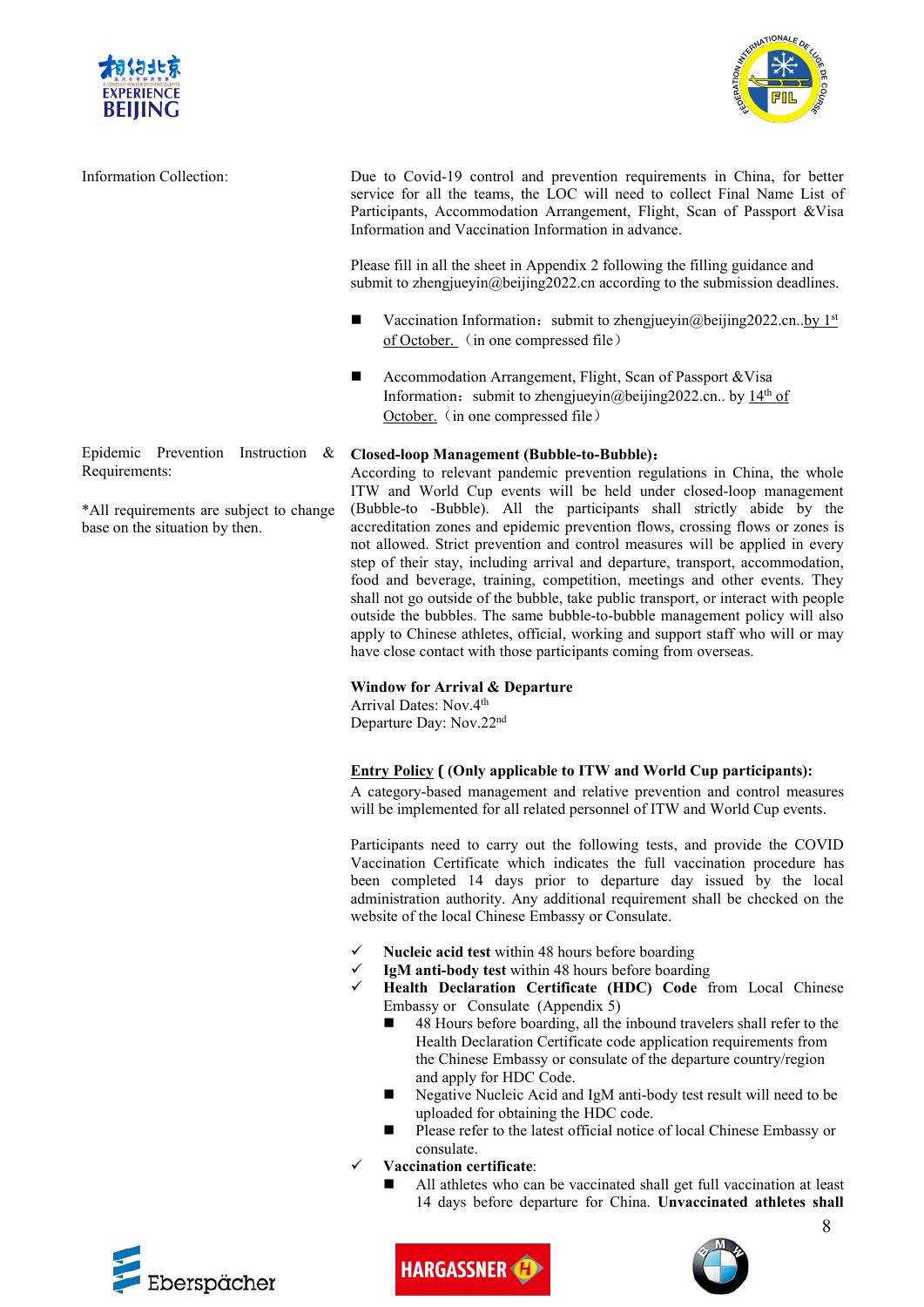



**provide document stating the reason and a diagnostic report to the the organizing Committee.**

- All other participants (excluding athletes) **must** get fully vaccinated at least 14 days before departure for China. Vaccination certificates for vaccines approved by international, national or regional health authorities will be accepted.
- All participants shall send a scan copy of vaccination certificate and other relevant documents by  $1<sup>st</sup>$  of October to the organizing Committee at zhengjueyin@beijing2022.cn. (in one compressed file).

\*Any vaccine approved by WHO or other international organizations, or approved by national or regional (health) authorities are recognized by Beijing 2022.

Please refer to the WHO official website below, which listed the "Status of COVID-19 Vaccines within WHO EUL/ PQ evaluation process" as of July 15, 2021.

Link:*https://www.who.int/teams/regulation-prequalification/eul/covid-19*

 **Daily Health Monitoring: Starting from 14 days before departure day**, (e.g. If departure day is Nov.4<sup>th</sup>, please start the monitoring from Oct. 21<sup>st).</sup> For more details, please refer to Appendix 4 and report to OC if there's abnormal cases.)

#### **Online Health Declaration Custom Form**

24 Hours before entry, all the inbound travelers shall apply for the Online Health Declaration Form for custom entry. For more details, please refer to relevant regulations on the [website](http://english.customs.gov.cn/Statics/f64ce2ac-230a-4397-8816http:/english.customs.gov.cn/Statics/f64ce2ac-230a-4397-8816-6f44356fc34f.html-6f44356fc34f.html) of the General Administration of Customs of the People's Republic of China (GACC) and Appendix 5.

*\*The entry policy is subject to change in response to the global pandemic situation. For details about Epidemic Prevention Instruction & Requirements, please refer to Appendix 3.*

Appendix Lists: Appendix 1: Yanqing ITW&WC Radio Frequency Application Form Appendix 2: Yanqing ITW&WC Information Collection Form Appendix 3: Yanqing ITW&WC COVID-19 Prevention and Control Policy Appendix 4: Yanqing ITW&WC Daily Health Monitoring Form Appendix 5: Yanqing ITW&WC Manual of Online Health Declaration Custom Form & Online Health Declaration Certificate Application (HDC Code)

| <b>Items</b>                                      | <b>Deadline</b>                                     | Recipient                                                                                                                                             |
|---------------------------------------------------|-----------------------------------------------------|-------------------------------------------------------------------------------------------------------------------------------------------------------|
| <b>Flight Arrangement Request</b><br>(Appendix 2) | 20 working<br>days prior to<br>the departure<br>day | zhengjueyin@beijing2022.cn                                                                                                                            |
| Vaccination<br>Information<br>(Appendix 2)        | OCT.1 <sup>st</sup>                                 | $z$ hengjueyin@beijing2022.cn<br>(Please also send all the<br>Vaccination certificates and<br>relevant required documents<br>in one compressed file.) |
| Radio Frequency<br>Application (Appendix 1)       | OCT.14 <sup>th</sup>                                | spectrum@beijing2022.cn                                                                                                                               |
| of<br>Final<br>list<br>Name<br>Participants,      | OCT.14 <sup>th</sup>                                | zhengjueyin@beijing2022.cn<br>(Please also send all the                                                                                               |

Submission Deadline Reminder: